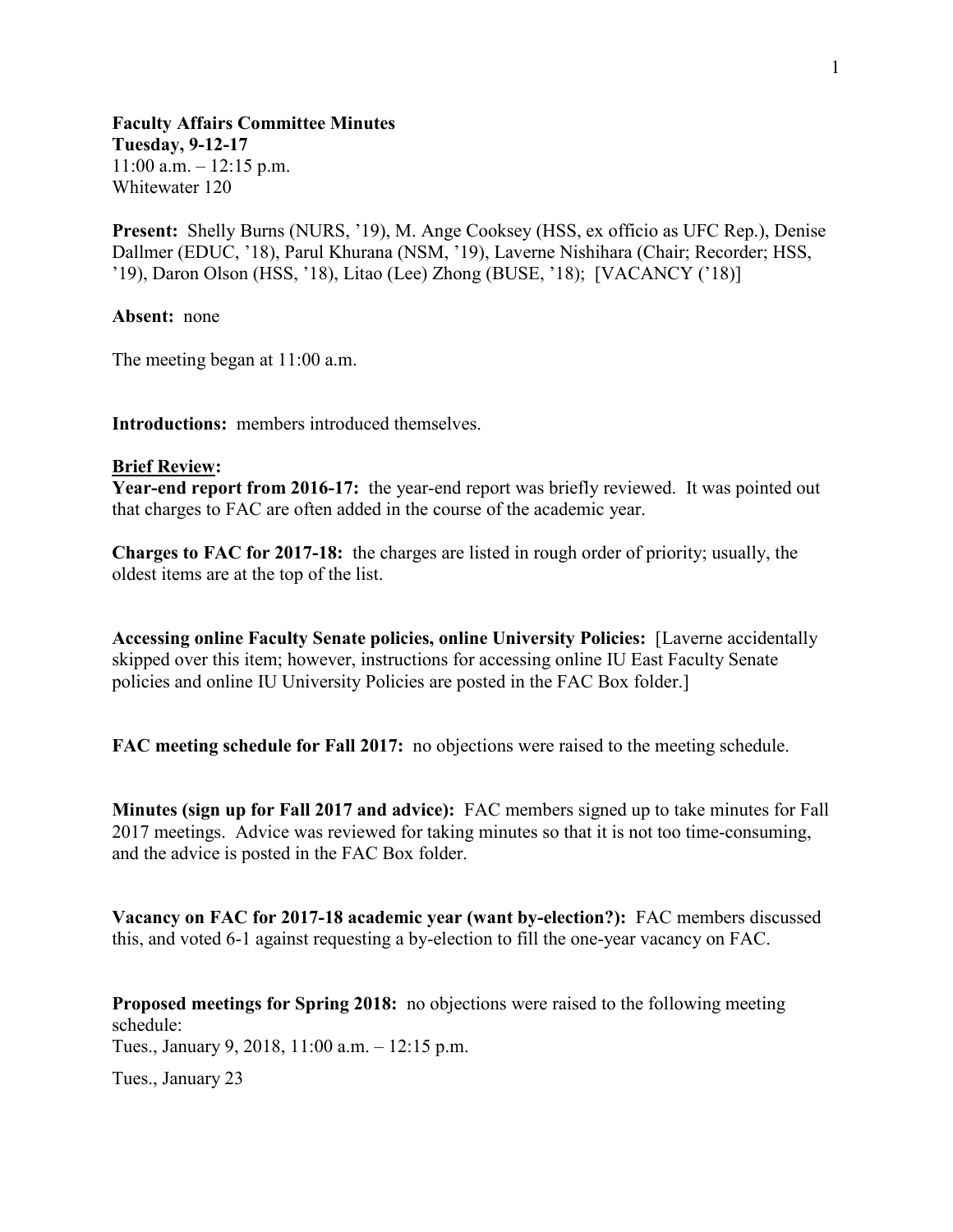Tues., February 13 Tues., February 27 [Spring Break is March 12 – March 18] Tues., March 20 Tues., March 27 Tues., April 10 Tues., April 17 (if needed)

**Meetings with EVCAA, deans:** Last academic year (2016-17), there were delays in getting responses to emailed questions and requests to meet with the EVCAA/deans. In August, EVCAA Michelle Malott and Laverne Nishihara agreed that, in order to get responses, Laverne can work with Kim Ladd (Executive Secretary of Academic Affairs) to schedule face-to-face meetings with Michelle Malott as an alternative to sending emails.

## **Initial Explanations, Discussion:**

**Clinical Ranks Policy:** FAC discussed potential revisions to the IU East Clinical Rank Appointments policy, which was last updated in 2006. Currently there are clinical faculty in EDUC, NURS, and HSRV/SWK. There was a clinical rank faculty member in HSS (in psychology). There is nothing about the deans' role in the IU East Clinical policy, though that is part of the IU East P & T policy and Lecturer policy. Criteria for evaluating teaching and service are not spelled out in the Clinical policy as they are in the P & T policy and Lecturer policy. FAC discussed benefits of including more specific criteria, particularly for teaching, for example to guide reviewers and committees when clinical faculty come up for long-term contracts and/or promotions. In the IU East Clinical policy, there is an apparent contradiction: the opening paragraph states that clinical faculty "are not expected to do individual research." However, "presents regionally" is listed under "Responsibilities" for associate clinical professors, and "presents nationally" is listed under "Responsibilities" for clinical professors. Some clinical faculty would like to continue doing research. FAC discussed how their research can "count" if related to teaching and/or service.

FAC will invite the EVCAA and deans to future FAC meetings in order to solicit their input on the Clinical Ranks policy.

**Post-Tenure Review Policy and Procedures:** Laverne asked FAC members to carefully read the proposed revisions to the IU East Post-Tenure Review Policy and Procedures for a future meeting.

**Other:** Ange Cooksey said a question had arisen about whether there are FAC-generated policies on adjunct faculty at the IU East and/or IU levels. Laverne said there were adjunct